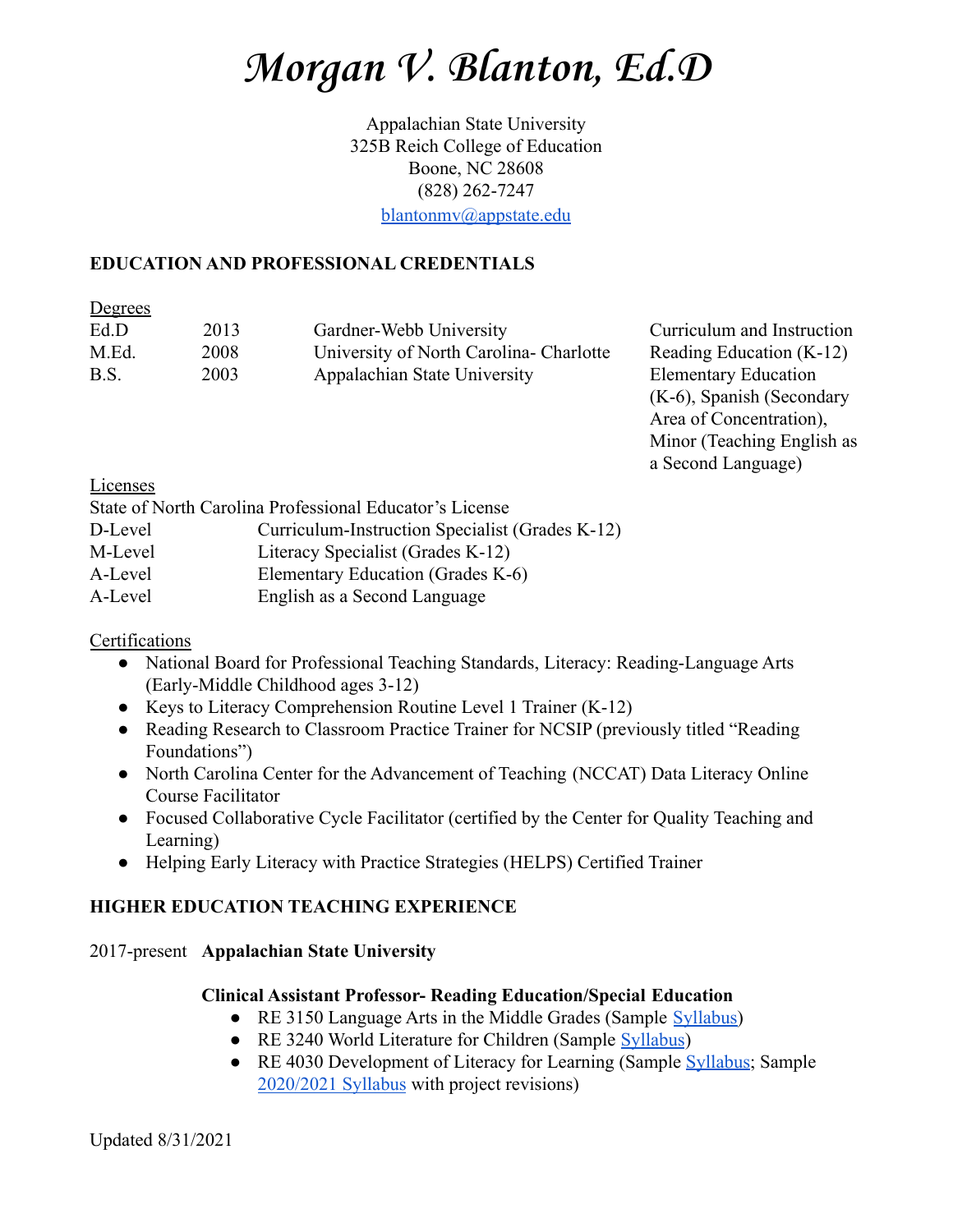● RE 4620 Reading Instruction in the Middle/Junior and High School (Sample [Syllabus\)](https://drive.google.com/open?id=1WraLeORW170LrSfykrFPv5bpL4x6jUut)

### **Clinical Assistant Professor- Curriculum & Instruction**

- CI 2300 Teaching and Learning in the Digital Age (Sample [Syllabus](https://drive.google.com/a/appstate.edu/file/d/0B9oQ87gT1LGAX3lkbVd5c1NvMVU/view?usp=sharing) & [Website](https://sites.google.com/appstate.edu/drblantonsci2300/home?authuser=0))
- CI 3100 Field Experience Supervisor (Secondary Social Studies, sampl[e](https://drive.google.com/open?id=1bG9UbkW13KNi_Ce7AwT5M-cKEh4apfg1) [observation notes\)](https://drive.google.com/open?id=1bG9UbkW13KNi_Ce7AwT5M-cKEh4apfg1)
- CI 3000 Field Experience Coordinator & Support (Elementary Education; sample [observation notes\)](https://drive.google.com/open?id=1MlnzWhHXUHpxx0Yo_EofDO1fFiEbr3Iy)
- CI 3400 Policies and Practices in Educational Assessment (Sample [Syllabus\)](https://drive.google.com/open?id=1SbhGNfdqLP6iHzRnqDpuwrqAKjT8mkQN)
- CI 4000 Curriculum & Instruction in Elementary Schools (Sample [Syllabus](https://drive.google.com/open?id=1ZOgG6Ucofs6C2ns7NAThi_FsVRERyIhz))
- CI 4085 Field Experience Coordinator (Secondary Math)
- CI 5630 Instructional Technology (Sample [Syllabus](https://drive.google.com/open?id=1AoHORZXLf8SMfSudb9PtcVn3aOhpEUQ5))

### 2016 **Cleveland Community College**

### **Adjunct Instructor** (online)

• EDU 176 Occupational Analysis and Course Development [\(Syllabus\)](https://docs.google.com/document/d/1pF6_gBR_C88X0-YGdDMmoMshGbZRJLk208Fwm-pxJfU/edit?usp=sharing) course for lateral entry Career and Technical Education teachers

### 2015-present **Gardner-Webb University**

**Adjunct Instructor** (2015-present; EDCI Doctoral Program; hybrid course design)

- $\bullet$  2021-present
	- EDCI 734 Reform and Change (Sample [Syllabus\)](https://docs.google.com/document/d/1WRDw2fuWTYqAYczo3aRSpZzcXidoMA_64uAAE-Nw_Kk/edit?usp=sharing)
	- EDCI 736 Research Methods and Design (Sample [Syllabus](https://docs.google.com/document/d/17UQJQN6LYAdZSijj3GNX_uIrYgNCm2kKUjs6U85tzic/edit?usp=sharing))
- 2015-2017
	- EDCI 700 Theory and Development (Sample [Syllabus\)](https://drive.google.com/file/d/1zA4nOPzrokEJUZjLRYqVe-fQVEILP7uI/view?usp=sharing)
	- EDCI 702 Curriculum Evaluation (Sample [Syllabus](https://docs.google.com/document/d/1FjhYFVc7amGccW6YiGIpTfcpqOmfr5j2bOVzmAzvyE4/edit?usp=sharing))
	- EDCI 708 Assessment and Evaluation (Sample [Syllabus\)](https://drive.google.com/file/d/0By5owHLPw16_VXFpNi1xbHhMQ28/view)
	- EDCI 709 Dissertation Seminar / Coaching (Sample [Syllabus](https://docs.google.com/document/d/1Ds6fFJVqzk-8ZDjIFyhuK4BJaSFO33uM_3oH5LWX4iw/edit?usp=sharing))
	- EDCI 710 Instructional Leadership (Sample [Syllabus\)](https://drive.google.com/file/d/1lrIGw-dihYGZ-LT7wbNvkScO7zPOhg_3/view?usp=sharing)
- EDCI Program Revisioning (2015-2016)

### **Faculty Research Advisor** (2018-present; EDCI Doctoral Program)

- Dissertation Committee Member for multiple Doctoral Candidates (see service for titles)
- EDCI 711 Dissertation Seminar I / Coaching [\(Syllabus\)](https://docs.google.com/document/d/1l3I5RQoZTtbiZ5R89RlwvfNa6lB4KrF9-abzmhx3y4k/edit?usp=sharing)
- EDCI 712 Dissertation Seminar II / Coaching
- EDCI 714 Dissertation Chair
	- Ms. Bianca Jeffries (collecting and analyzing data) "Developing Effective Professional Learning Communities at Target Elementary School"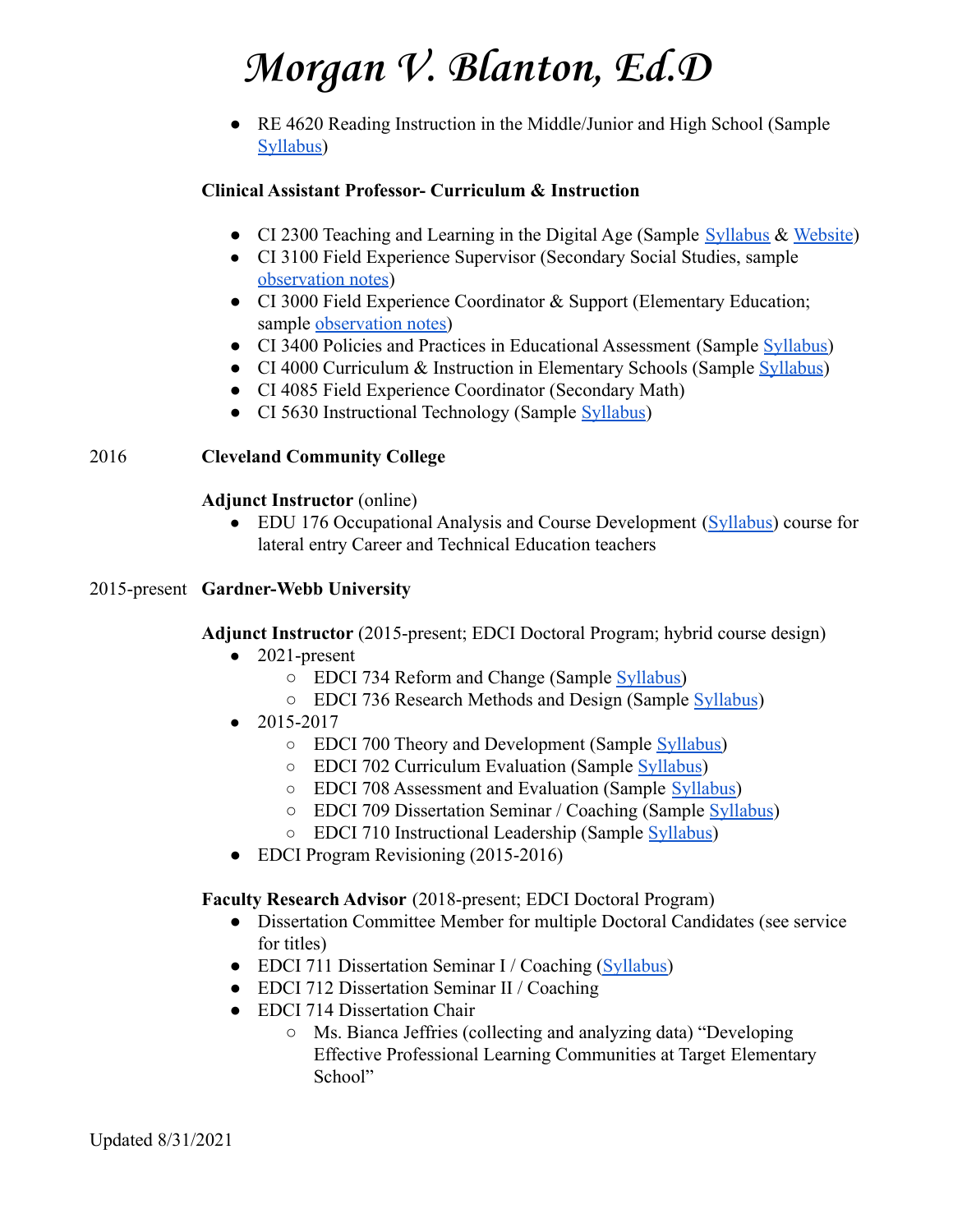- Ms. Kelli Passmore (2021) "Push and Pull: Factors Influencing Parent Motivation and School Choice"
- Dr. Mabel Lamprea Altuve (2020) "Enhancing English Language Learners'Academic Resilience- A Professional Development/Learning Design Study"
- Dr. Tara Bacote (2020) "A Program Evaluation of Leveled Literacy Intervention as a Middle School Tier Two Intervention"
- Dr. Shanna Good (2019) "A Descriptive Phenomenological Exploration of Math Curriculum Changes from the Perspectives of Elementary Educators"
- Dr. Pamela Edwards (2019) "Bridging the Gap: A Correlational Study of the Success of Underprepared Students in Developmental Mathematics and Subsequent College-Level Mathematics Courses"
- Dr. Sophia Crawford (2019) "An Evaluation of the Relationship among North Carolina Reading Assessments"
- Dr. Karen Styers-Wray (2019) "A Phenomenological Investigation of Mindfulness Practice through the Lived Experiences of Secondary Educators"

## **K-12 PUBLIC SCHOOL EXPERIENCE**

## 2012-2017 **Cleveland County Schools, Secondary Education Curriculum Coordinator**

- North Carolina State Improvement Project (NCSIP) Grant Co-Coordinator (2016-2017)
- Secondary Education MTSS Coordinator (2015-2017)
- Instructional Coach; District Oversight Committee (2013-2017)
- Literacy Specialist Across the Content Areas (2012-2017)
- Keys to Literacy Level 1 Trainer (2015-2017)
- Reading Foundations Secondary Education Trainer (2015-2017)
- PLC Facilitator (2012-2016)
- Professional Development Designer/Implementer (online, flipped, and face-to-face; 2012-2017)
- SWEA Regional Professional Development Alliance, Chairperson (2013-2015) & District Representative (2012-2017)
- Southwest Education Alliance Cultivating Capacity Collaborative, Co-Developer (2012-2015)
- Summer Reading Program Coordinator- Graham Elementary School (2012)

## 2007-2012 **Casar Elementary School, Intervention Specialist (Cleveland County Schools)**

- Provided supplemental instruction and intervention to Tier 3 students in reading and math.
- Provided professional development for teachers regarding Tiers 1 and 2 instruction and supported teacher teams in problem-solving and instructional decision-making.
- Title I Teacher/Coordinator (2011-2012)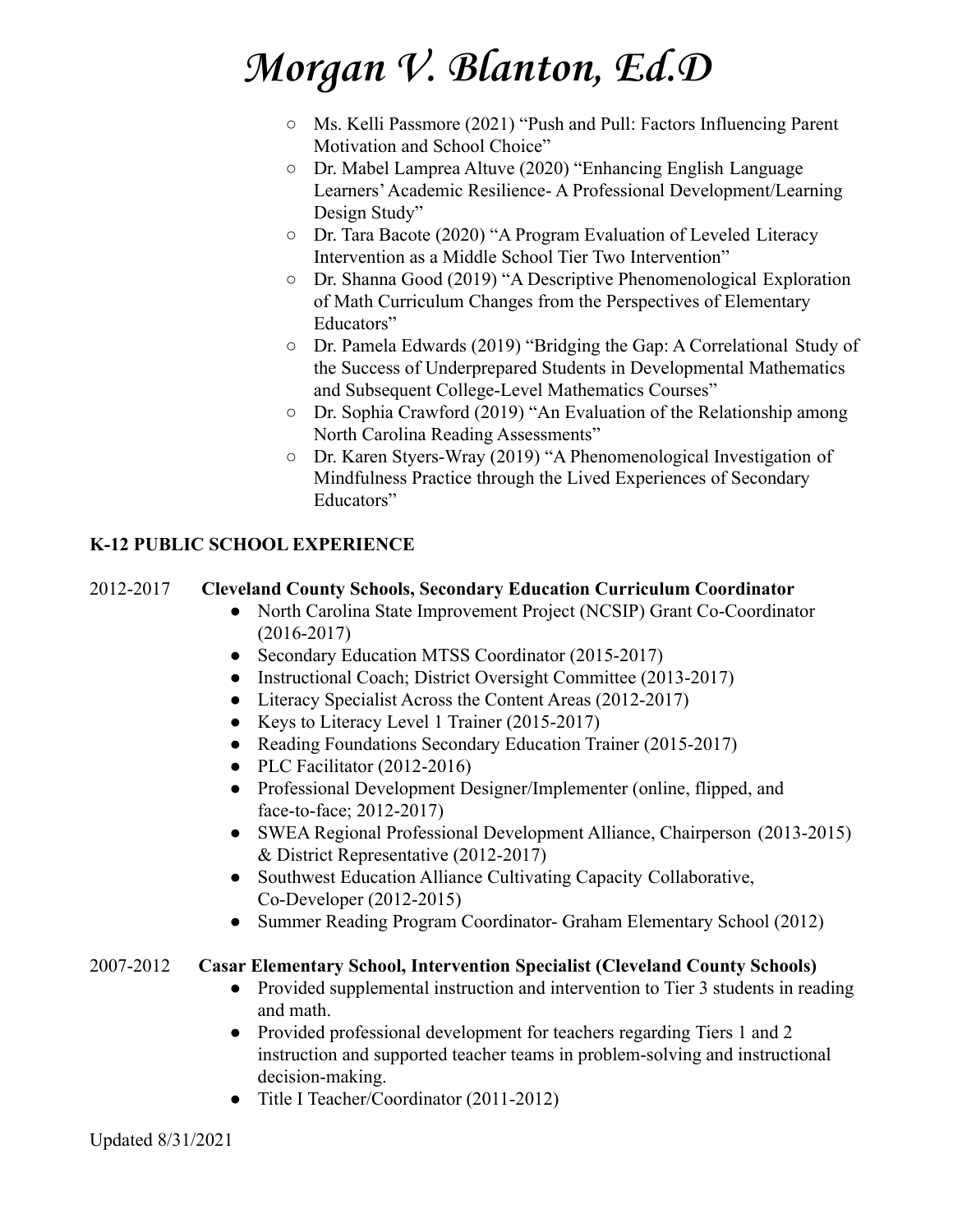- Response to Instruction (RtI) Problem-Solving Team Coordinator (2010-12)
- Testing Coordinator (2011)
- Ready, Set, Grow! Teacher, A Summer Readiness Program for Targeted Pre-Kindergarten Students (Summers of 2009, 2010, & 2011)

## 2003-2007 **Casar Elementary School, Classroom Teacher (Cleveland County Schools)**

- Classroom Teacher,  $2<sup>nd</sup>$  grade (2004-2007)
- Classroom Teacher,  $4<sup>th</sup>$  grade (2003-2004)

### **ACADEMIC PUBLICATIONS**

- **Blanton, M.V.** & Pyles, D.G. (accepted; Fall 2021). Difficult Conversations: How Elementary Teachers Can Teach the Intersection of Climate Change and Environmental Migration through Children's Literature and Media Literacy. Accepted for Fall 2021 publication in *Fringe*, the North Carolina English Teachers'Association journal.
- DeHart, J., **Blanton, M.V.,** & Zhang, S. (2020). Considering the Factors Quantitative and Qualitative Features of Graphic Novels. Article published in the *Tennessee Literacy Journal* in December 2020.
- *●* **Blanton, M. V.** & Pacifici, L. (2020). Learning by Design: Rethinking Curriculum Alignment through Collaborative Inquiry. Research article published in the *Journal of Effective Teaching in Higher Education*, Vol. 3, Is. 2, Article 1.
- **Blanton, M.V.** (2020). A Correlational Study of School Report Card Grades and Degrees of Poverty. Research Article in the *Journal for Organizational & Educational Leadership* Vol. 6: Iss. 1, Article 4.
- *●* **Blanton, M.V.** (2020). GRRR: How to battle the COVID-19 reading loss monster. Published in a special issue of the *T-CARE Newsletter Teaching, [Learning and Working in a Remote](https://www.csun.edu/sites/default/files/TCARE-Issue-9.pdf) [Environment](https://www.csun.edu/sites/default/files/TCARE-Issue-9.pdf)*, a peer-reviewed publication by the Center for Teaching and Learning at California State University-Northridge.
- **Blanton, M.V.**, Cheek, A.E., & Bellows, E. (2019). Real-Time Support: Using eCoaching to Increase Preservice Teachers' Confidence to Teach. *Journal of Media Literacy Education*, 11(2), 179-188.
- Rock, M.L, Crawford, P., & **Blanton, M.V.** (2019). Carrying out the technology enabled coaching continuum: Assessing results and evaluating impact. Book chapter in *The eCoaching Continuum: Powerful, Practical, and Impactful Professional Development.* Association for Supervision and Curriculum Development: Alexandria, VA.
- Bellows, E., Cheek, A. E., & **Blanton, M.** (2019). Supporting university-public school partnerships: Shifting power dynamics with immediate feedback through eCoaching. *Handbook of Research on Emerging Practices and Methods for K-12 Online and Blended Learning* with IGI Global Publications: Hershey, PA.
- **Blanton, M.V.** (2015) *K*eys to reducing summer regression: The reader, routine, and relationship. *Journal of Organizational & Educational Leadership*. Vol. 1: Iss. 1, Article 2.
- **Blanton, M. V.** (2013). Summer reading loss: A mixed-methods study of parent development and home-based summer reading.(Order No. 3608825, Gardner-Webb University). *ProQuest Dissertations and Theses,* 176.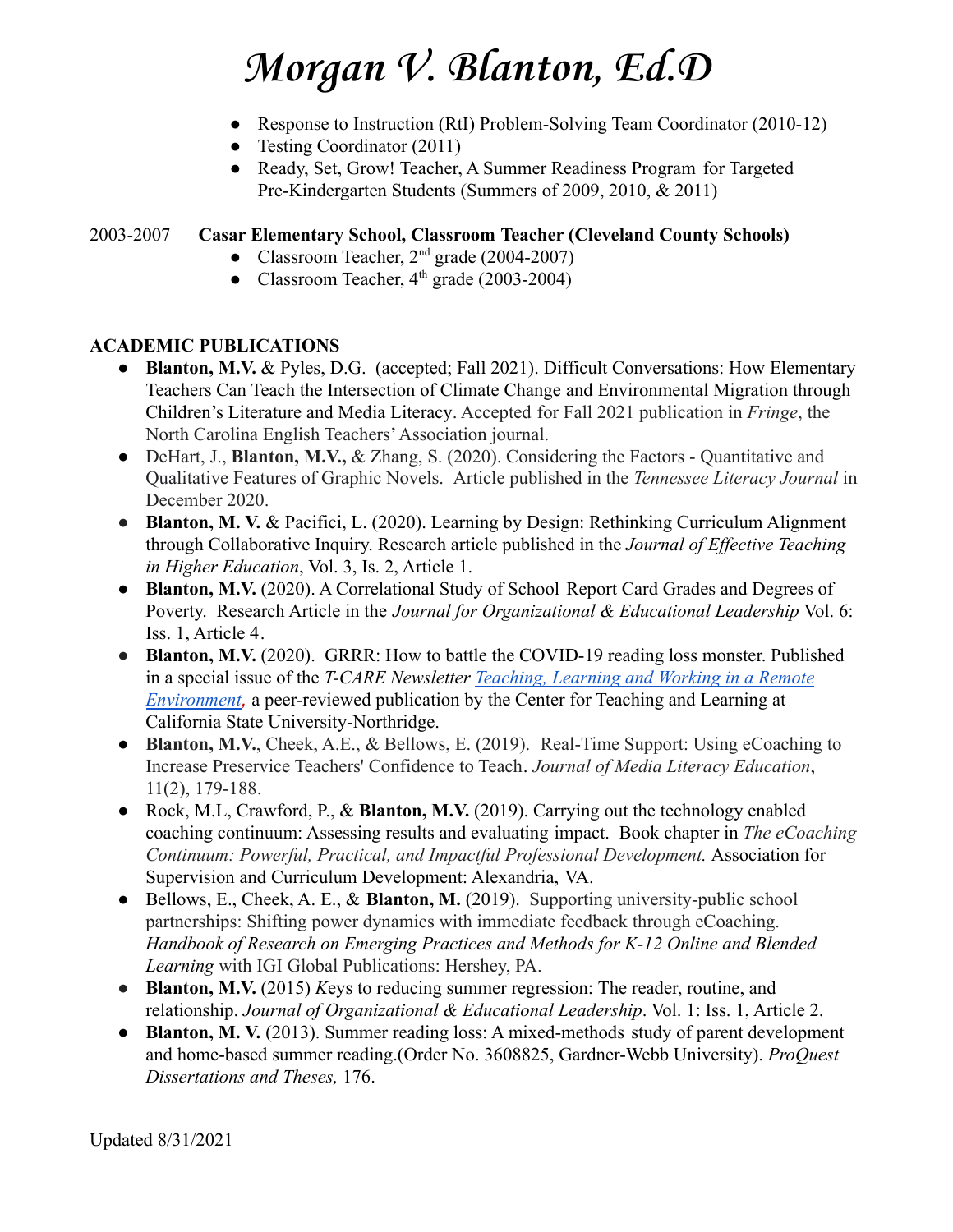### **ACADEMIC PUBLICATIONS IN PREPARATION**

- **Blanton, M.V.** (draft). Ripples and reflections: What preservice teachers notice about their teaching practice.
- **Blanton, M.V.** & Cheek, A.E. (in revision). We have eCoaches. Now what? A process for supporting new eCoaches.
- **Blanton, M.V.** & Pyles, D.G. (in revision). Engaging kindergarteners as scientists through the new The Magic School Bus Rides Again.

### **CURRENT RESEARCH**

- **Co-Investigator for Qualitative and Quantitative Factors that Affect Text Complexity in Graphic Novels (active)** A study to examine the factors that have an impact on text complexity in graphic novels. This study included providing six graphic novels to 4-8th grade ELA teachers and asking them to rate, rank order, and elaborate on different aspects of the texts that affected their opinions about the text's complexity for certain ages and their overall recommendation for grade level use. (Co-Investigators: Jason DeHart & Shuai Zhang)
- **Primary Investigator for Pre-Service Literacy Teachers' Reflective Practices prior to Student Teaching (active)** A study to investigate how preservice elementary and middle grades literacy teachers reflect on their own instructional practices using video-enhanced and time-stamp feedback digital tools. This qualitative study will code student's written reflections and time-stamped comments (from the Swivl.com website) for common themes related to self-efficacy, metacognition, professional learning, and reflective practices.

## **CREATIVE PUBLICATIONS**

- Blanton, M. (in preparation) *Nine Pennies*. After meeting with the acquisitions editor at the Blue Ridge Writers Conference, a revised manuscript will be submitted to JourneyForth Books, a division of BJU Press. Greenville, SC.
- Blanton, M. (2016) *Wee Mouse*. CreateSpace Independent Publishing Platform. <https://www.amazon.com/Wee-Mouse-Morgan-Blanton/dp/1535301201>
- Blanton, M. (2015). *Go Momma! Go!* CreateSpace Independent Publishing Platform. <http://www.amazon.com/Go-Momma-Morgan-Blanton/dp/150567333X>
- Blanton, M. (2014). *The Land of Lost Toys*. CreateSpace Independent Publishing Platform. <http://www.amazon.com/Land-Lost-Toys-Morgan-Blanton/dp/1500353183>

## **PRESENTATIONS**

### National Conference Presentations

- **Blanton, M.V.** (2020). *Ripples and Reflections: What Preservice Teachers Notice about their Practice*. Presented a paper that shared findings and implications for practice at the North Carolina Association of Research in Education (NCARE) Conference in Greensboro, NC.
- **Blanton, M.** (2019). *Through the Looking Glass: How Preservice Teachers Reflect on their Practice using a Technology Enhanced Tool*. Presented at the 2019 CREATE Conference at High Point University, High Point, NC.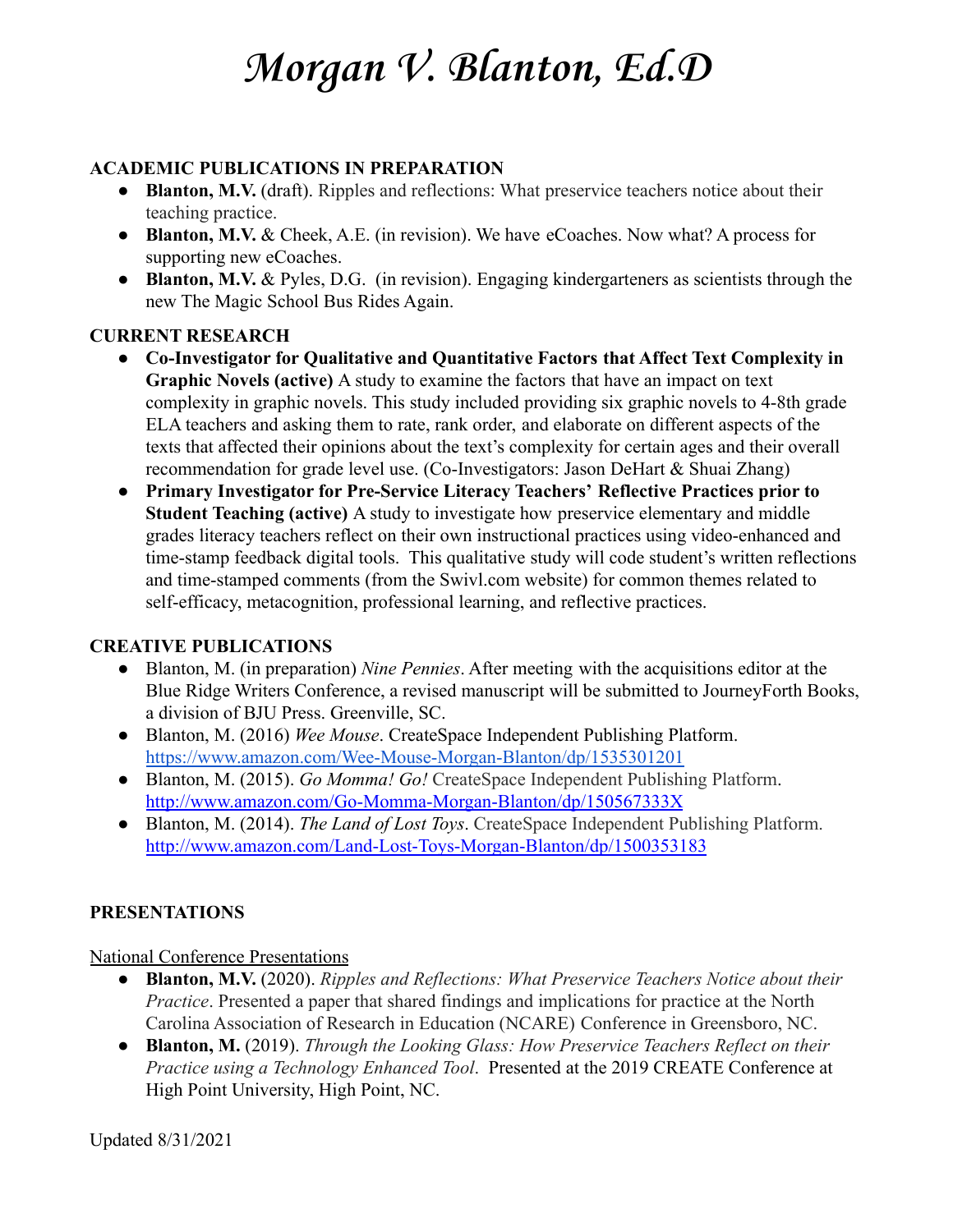- **Blanton, M.,** Cheek, A., & Bellows, E. (2019). *eCoaching: Providing Preservice Teachers with Real-Time Feedback.* Presented at the 2019 CREATE Conference at High Point University, High Point, NC.
- **Blanton, M.**, Cheek, A., & Bellows, E. (2018). *Just In Time! Real-Time eCoaching Provides Immediate Feedback.* Presented at the Learning Forward Conference in Dallas, TX.
- **Blanton, M.** (2018). *Turn Up the Heat: Examining School Evaluation and Degrees of Poverty*. Presented at the 2018 CREATE Conference at the College of William and Mary in Williamsburg, VA
- Pacifici, L. & **Blanton, M.** (2018). *Insights Gained from Pre-service Teachers' Experience with a Digital Sabbath: Paradox in the Digital Age*. A brief paper was accepted to be presented via Round Table Discussion at the Society for Information Technology and Teacher Education (SITE) Conference on March 31, 2018 in Washington DC
- **Blanton, M.**, Hardin, B., Lineberger, J., & Wilson, M. (2014) *Flipped PD: A Hybrid Approach.* Presented at the Learning Forward National Conference, Nashville, TN.
- Rock, M., Crawford, P., **Blanton, M.**, Jones. A. (2014) *Quad-level Engagement: Leveraging Partnerships That Support Change in School and Statewide Professional Development Practices.* Presented at the US Office of Special Education Project Directors Conference, Washington DC.
- Clauset, K., Porter, R., **Blanton, M.**, Brogdon, B., Hardin, B., Lineberger, J., & Walker, J. (2013) *Empowering Teacher Action Teams to Implement the Common Core.* Presented at the Learning Forward Conference, Dallas, TX.

State-Level Conference Presentations

- **Blanton, M.**, & Acuff, Y. (2017) *Coaching in Cleveland County*. NCDPI Exceptional Children's Director's Conference, Greensboro, NC.
- **Blanton, M.** & Wilson, M. (2017). *Catching the Canvas Wave*. NCDPI Homebase Symposium, Greensboro, NC.
- Sedita, J., **Blanton, M.**, Lemmons, H., Mackall, S., McKee, A., & Wilson, M. (2016). *The Key Comprehension Routine: A Model of Tiered Content Literacy Instruction, Grades 4-12.* Collaborative Conference for Student Achievement. Greensboro, NC.
- **Blanton, M.** (2016) *Digging deeper with data: Decision-making protocols for adolescent literacy.* Created an online mini-presentation used in NCDPI's MTSS Moodle course for MTSS Implementation Teams across the state.
- **Blanton, M.** (2016) *Professional learning: Using Canvas and Google Classroom to coach and support.* Created an online mini-presentation used in NCDPI's MTSS Moodle course for MTSS Implementation Teams across the state.
- Jones, A, **Blanton, M.**, Degree. O,., Lawson, K., Luckadoo, M., McFarland, A. (2015) *A winning framework.* North Carolina Middle Level Education conference. Greensboro, NC.
- **Blanton, M.** (2014) *Digging into Words*. Discovery Place Education Studio. Charlotte, NC.
- **Blanton, M.**. (2014) *Brewing Up a Storm*. Discovery Place Education Studio. Charlotte, NC.
- **Blanton, M.** (2014) *It's Magic: Demystifying Inference*. Discovery Place Education Studio. Charlotte, NC.
- **Blanton, M.** (2014) *Summer Reading Loss: So What?* Presented at Gardner-Webb University's Keeping Learning Alive Conference: Boiling Springs, NC.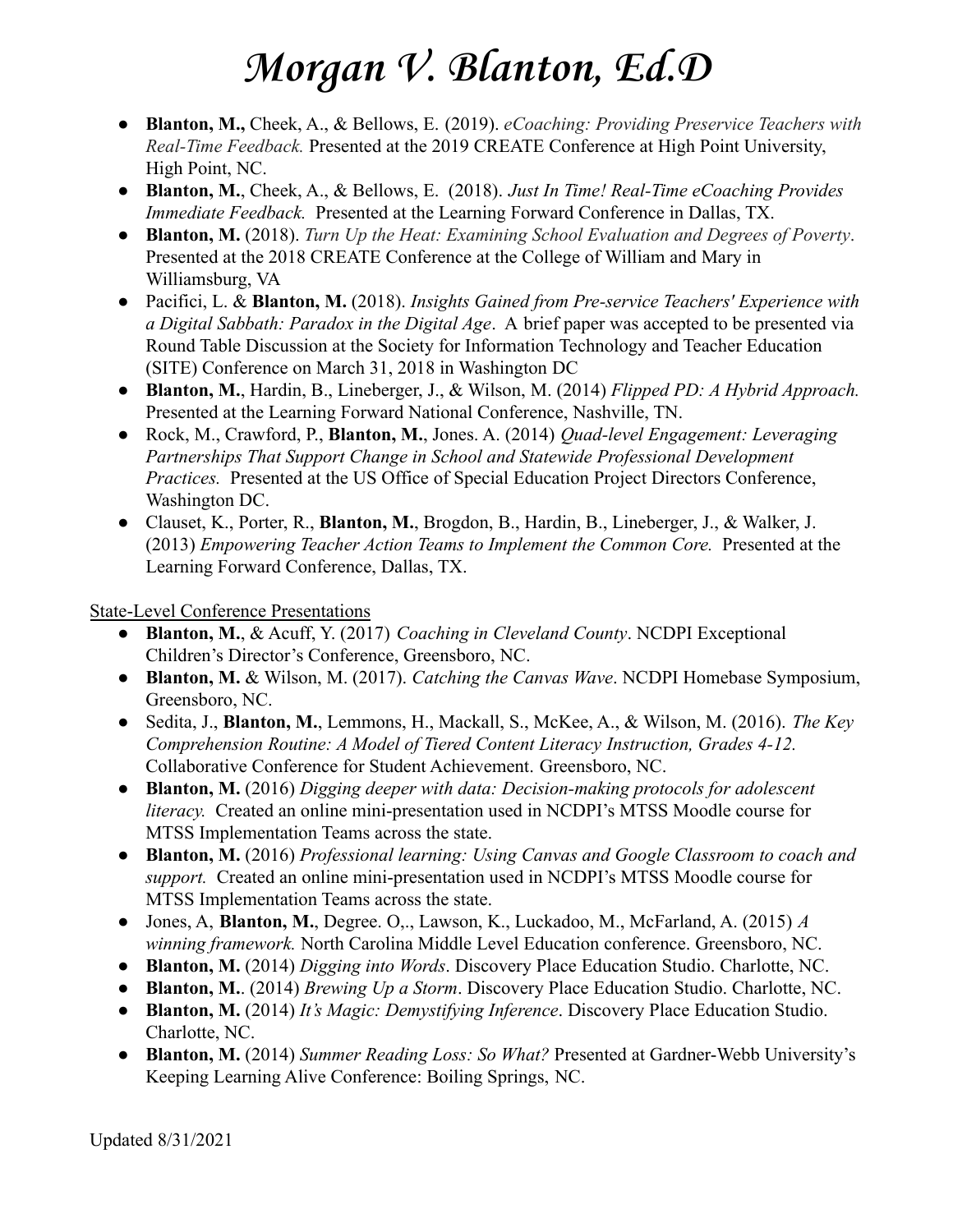- **Blanton, M.** & Hardin, B. (2014) *Flipped Instruction: A Hybrid Approach.* Presented at the GWU Keeping Learning Alive Conference: Boiling Springs, NC.
- Begeny, J., **Blanton, M.**, Mitchell, C., Tsuen, H.Y., & Leary, L. (2010) *Helping Early Literacy with Practice Strategies (HELPS) One-on-One Program Training.* Presented to North Carolina School Psychologist at North Carolina State University
- **Blanton, M.**, Short, R., Sigmon, E., & Summey, M. (2008) *A Puppet's Perspective: One Spin on Reciprocal Teaching in the K-5 Classroom.* Presented at the North Carolina Reading Association State Reading Conference.
- **Blanton, M.** (2015) *Digging into Words*. Gaston County Teaching and Learning Conference. Gastonia, NC.
- **Blanton, M.** (2015) *Brewing Up a Storm*. Gaston County Teaching and Learning Conference. Gastonia, NC.
- **Blanton, M.** (2015) *It's Magic: Demystifying Inference*. Gaston County Teaching and Learning Conference. Gastonia, NC
- **Blanton, M.**, Brogdon, B., & Hardin, B. (2013) *Flipped PD: A Hybrid Approach.* Presented at the Cultivating Capacity Collaborative: Charlotte, NC.

Local Presentations (for Educators)

- **Blanton, M.** (2019). *Great Experiments: Using NearPod to facilitate online and face-to-face classes.* Presented to colleagues in the Appalachian State University's Reich College of Education.
- **Blanton, M.** (2018). *Break out of the norm!* This ePoster presentation was presented to university faculty and students at Appalachian State University's Teach4Tech Fair. Breakout boxes are a student-centered, hands-on, inquiry-based instructional strategy that can be useful to teachers at all levels (PK-20+).
- **Blanton, M.** (2018). *Break Out of the Norm: Using Breakout Boxes to Increase Engagement and Teach Content.* Presented to preservice teachers as part of the Appalachian State University's James Center Professional Development Spring 2018 series.
- **Blanton, M.** (2016) *The Power of Words: Speaking and Listening is Literacy Too!* Cleveland County Close the Gap Conference: Shelby, NC.
- **Blanton, M.** (2016) *Two Birds, One Stone: Using the Key Comprehension Routine for Tier 2 Interventions*. Cleveland County Schools Teacher Symposium, Shelby, NC.
- **Blanton, M.**, Wilson, M., Lemmons, H. (2016) *Transformational Literacy.* Online/Blended professional learning for Cleveland County Schools teachers.
- **Blanton, M.** (2016) *Purposeful Interventions: Decoding, ORF, and Comprehension.* Online/Blended professional learning for Cleveland County Schools teachers
- **Blanton, M.** (2016) *MTSS Purpose and Process*. Online/Blended professional learning for Cleveland County Schools administrators and teachers
- **Blanton, M.** & Mackall, S. (2015) Engaging students using BlendSpace and Google Classroom. Cleveland County Schools Teacher Symposium, Shelby, NC
- **Blanton, M.** (2015) *Literacy/Math= A Rational Equation.* Optional flipped course for Middle School Math Teachers in Cleveland County Schools.
- **Blanton, M.**, Lemmons, H. Mackall, S., McKee, A., & Wilson, M. (2015) Keys to Literacy Comprehension Routine. Provided to Cleveland County Schools Secondary Teachers (Cohort 1).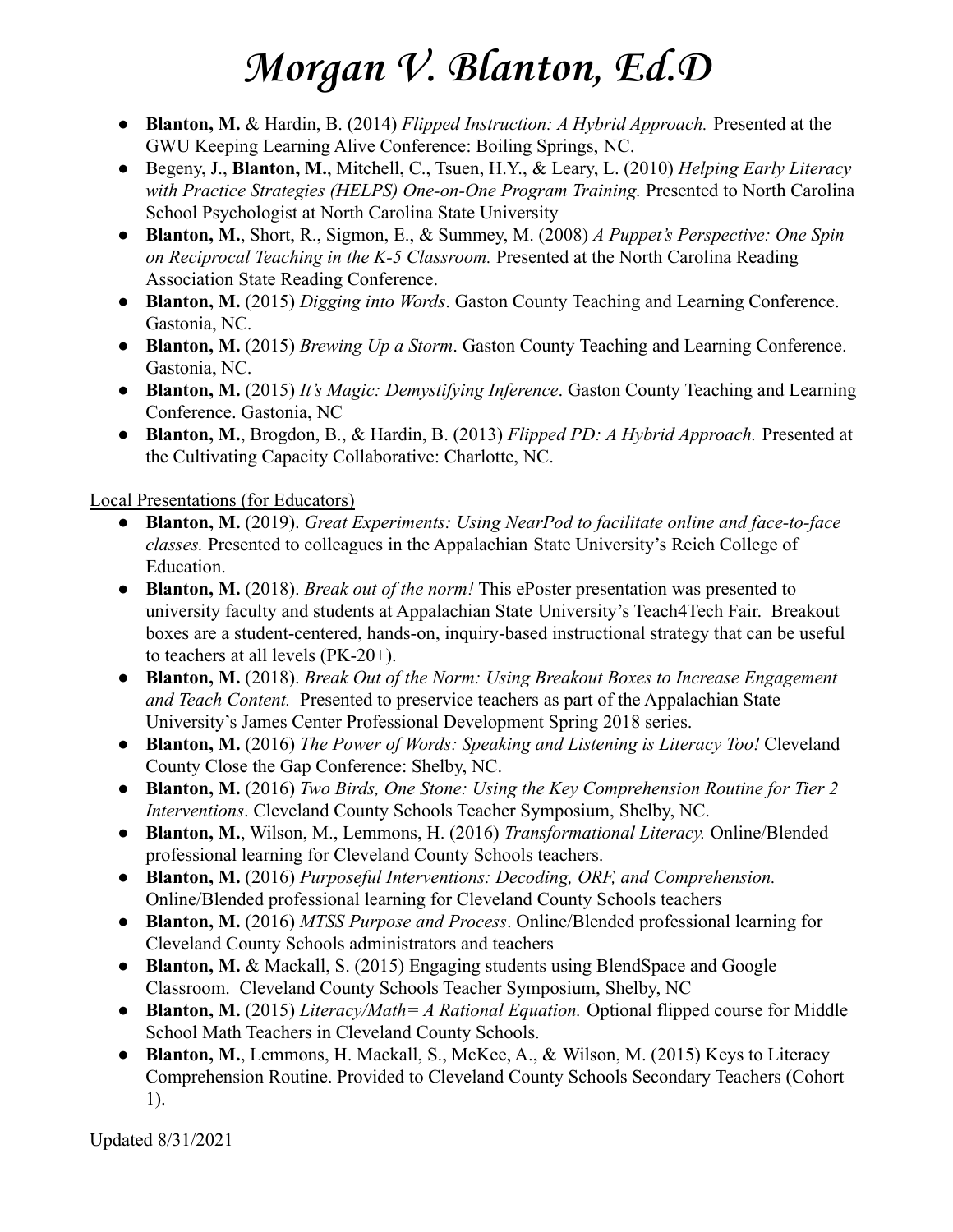- **Blanton, M.** & Wilson, M. (2015-2016) Reading Foundations. Provided to Cleveland County Schools Secondary Teachers (select teacher/schools).
- **Blanton, M.** (2014) *Leveraging Literacy.* Optional flipped course for Social Studies and English-Language Arts Teachers at Crest High School.
- **Blanton, M.** (2014) *Illuminate Reading: Active Strategies for Tackling Texts.* Optional flipped course for Teachers at Crest High School and Crest Middle School.
- **Blanton, M.** (2013 & 2014) *A Logic Model Approach to Program Design.* Presented to Gardner-Webb University Doctoral Candidates enrolled in EDCI 702.
- **Blanton, M.** (2013) *Intro to Early Literacy.* Taught three class periods to dually enrolled Cleveland Community College and Burns High School students.
- **Blanton, M.**, Hardin, B. & Lineberger, J. (2013) *Vocabulary: Beyond the Flashcard!* Optional flipped summer course for Cleveland County Schools Teachers.
- **Blanton, M.**, Hardin, B. & Lineberger, J. *Cooperative Literacy.* (2013) Optional flipped summer course for Cleveland County Schools Teachers.
- **Blanton, M.**, Hardin, B. & Lineberger, J. (2013) *Illuminate Reading: Active Strategies for Tackling Texts.* Optional flipped summer course for Cleveland County Schools Teachers.
- **Blanton, M.** (2013-2016) *Seize the Data!* Instructor for an online course designed by the North Carolina Center for the Advancement of Teaching.
- **Blanton, M.** (2013) *Rubrics: Assessment OF, FOR, and AS Learning.* Presented to Crest High School Teachers.
- **Blanton, M.** (2013) *Planning for Rigor.* Presented to Crest High School Teachers.
- **Blanton, M.** (2013) *Rubrics: Assessment OF, FOR, and AS Learning.* Presented to Cleveland County Schools Secondary Teachers.
- **Blanton, M.** (2013) *List, Group, Label, Write: An Interdisciplinary Vocabulary Strategy.* Presented to Crest Middle School teachers
- **Blanton, M.** (2013) *Using the ACE Writing Strategy.* Presented to Crest Middle School teachers
- **Blanton, M.** (2012) *Implementing the Focused Collaborative Cycle with Professional Learning Communities.* Facilitated in-service professional development for Cleveland County Schools 6-12 grade teachers.
- **Blanton, M.**, Brogdon, B., Hardin, B., & Lineberger, J. (2012) *Learning by Design.* Presented to Cleveland County Schools Professional Development Lead Teachers.
- **Blanton, M.** (2012) *Helping Early Literacy with Practice Strategies (HELPS) Small Group Program Training.* Presented to Cleveland County Schools Title I teachers.
- **Blanton, M.** (2011) *Merging Phonics and Fluency.* Presented at the James Love Elementary Intervention Faire to Cleveland County Schools Title 1 teachers
- **Blanton, M.**(2011) *Helping Early Literacy with Practice Strategies (HELPS) One-on-One Program Training.* Presented to Cleveland County Schools Title I teachers
- **Blanton, M.** (2010) *Motivating Students with Repeated Readings.* Presented to Casar Elementary School teachers
- **Blanton, M.** & Kirby, J. (2010) *Research-based Fluency Interventions.* Presented to Casar Elementary School teachers
- **Blanton, M.** (2010) *Literacy Strategy Toolkit: Grades K-2.* Presented at the Summer Strategy Stampede Conference for Cleveland County Schools teachers.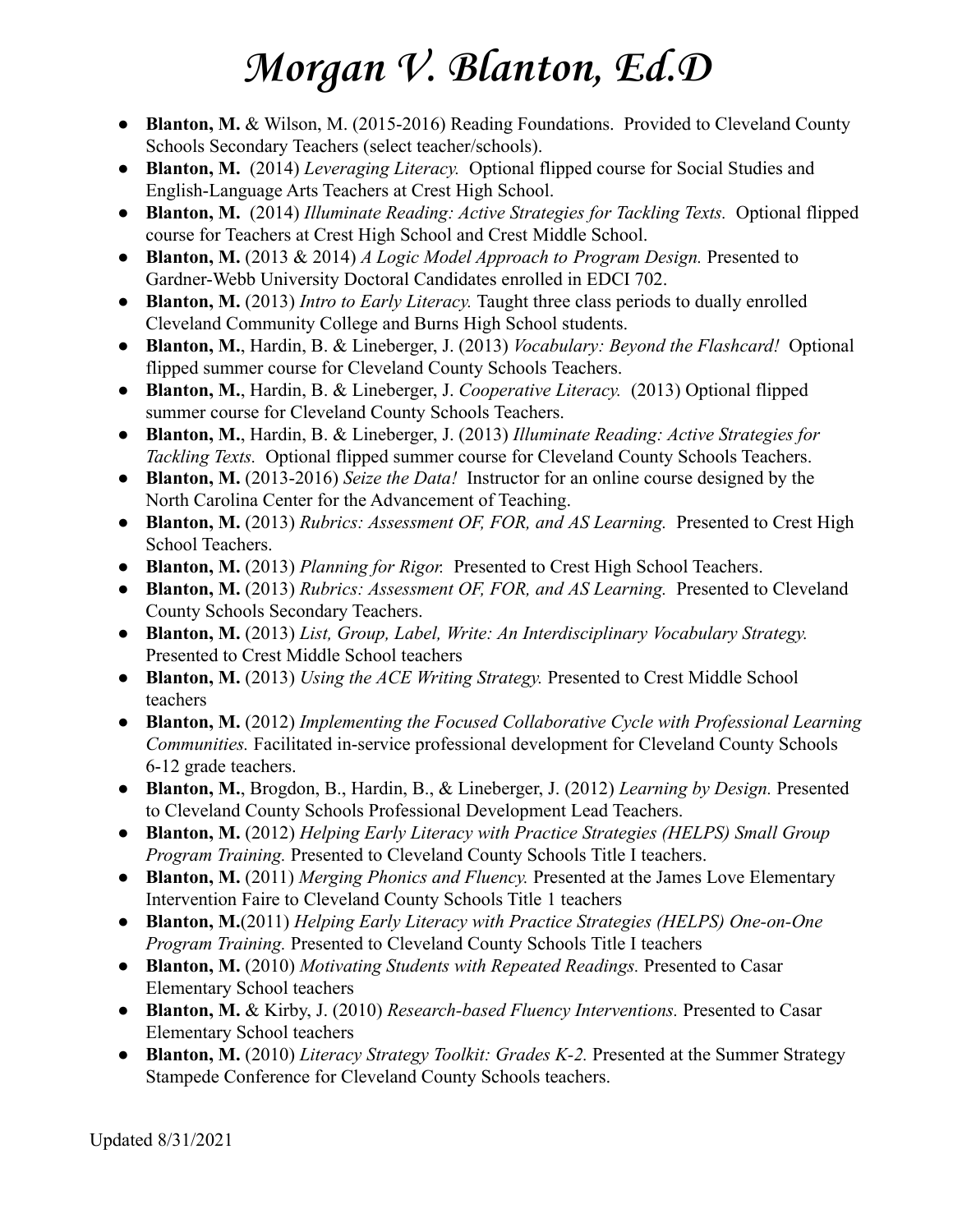● **Blanton, M.** (2010) *Literacy Strategy Toolkit: Grades 3-5.* Presented at the Summer Strategy Stampede Conference for Cleveland County Schools teachers.

## Local Presentations (for Parents)

- **Blanton, M.** (2012) *Summer Reading Smack-Down.* Presented to Title I parents and students
- **Blanton, M.** (2012) *Extreme Makeover: Learning Styles Edition.* Presented to Title I parents and students
- **Blanton, M.** (2012) *Super Bowl Literacy Party.* Presented to Title I male caregivers and male students
- **Blanton, M.**(2011& 2012) *Fundamental Friday: What is phonics?* Presented to Title I parents and students
- **Blanton, M.** (2011) *Makeover Madness: Literacy Salon.* Presented to Title I female caregivers and female students
- **Blanton, M.** (2011) *Homework: What's a Parent to Do?* Presented to Title I parents and students
- **Blanton, M.** (2011) *Comprehension Carnival.* Presented to Casar Elementary School parents
- **Blanton, M.** & Thomas, K. (2010) *Rev Up Your Reading: Making the Most of a Million Minutes.* Presented Casar Elementary School parents
- **Blanton, M.** (2010) *Be a Reading Detective.* Presented to Casar Elementary School parents
- **Blanton, M.** (2009, 2010, & 2011) *Ready, Set, Grow: Reading Aloud and Making Books* Presented to Pre-Kindergarten Parents

## **SERVICE**

| 2021            | Appalachian State University Dissertation Committee Member                                                                                                                     |
|-----------------|--------------------------------------------------------------------------------------------------------------------------------------------------------------------------------|
|                 | Ms. Tania Cruse (project-based learning; qualitative methods; Chair: Dr. Jason<br>DeHart)                                                                                      |
| 2021-present    | Peer Reviewer for the New Media & Society Journal                                                                                                                              |
| 2020-present    | Peer Reviewer for the Journal of Effective Teaching in Higher Education<br>(JETHE)                                                                                             |
| 2019            | Search Committee Member for RESE Assistant/Associate Professor of Reading                                                                                                      |
|                 | Education tenure-track position (posted Fall 2019)                                                                                                                             |
| 2018-present    | Appalachian State University ACES Advisory Council member                                                                                                                      |
| 2018-2019       | International Student Teaching Search Committee member                                                                                                                         |
| 2018-present    | Peer Reviewer for IGI Global Publications                                                                                                                                      |
| 2018            | Competition Judge for Middle School Website Design and High School Webmaster,<br>North Carolina Technology Student Association (NCTSA) Regional                                |
|                 | Competition, Boone, NC                                                                                                                                                         |
| 2016            | Peer reviewed Gardner-Webb University's M.A. Instructional Technology online<br>courses during initial design phase                                                            |
| $2015$ -present | Provides ongoing curriculum guidance and support to Carolina Pediatric Therapy<br>(Asheville, NC) for its in-service continuing education program and online<br>course designs |
| $2015$ -present | <b>IMPROVE Editorial Review Board Member</b>                                                                                                                                   |
|                 | (http://digitalcommons.gardner-webb.edu/improve/)                                                                                                                              |
| 2014-present    | Gardner-Webb University Dissertation Committee Member                                                                                                                          |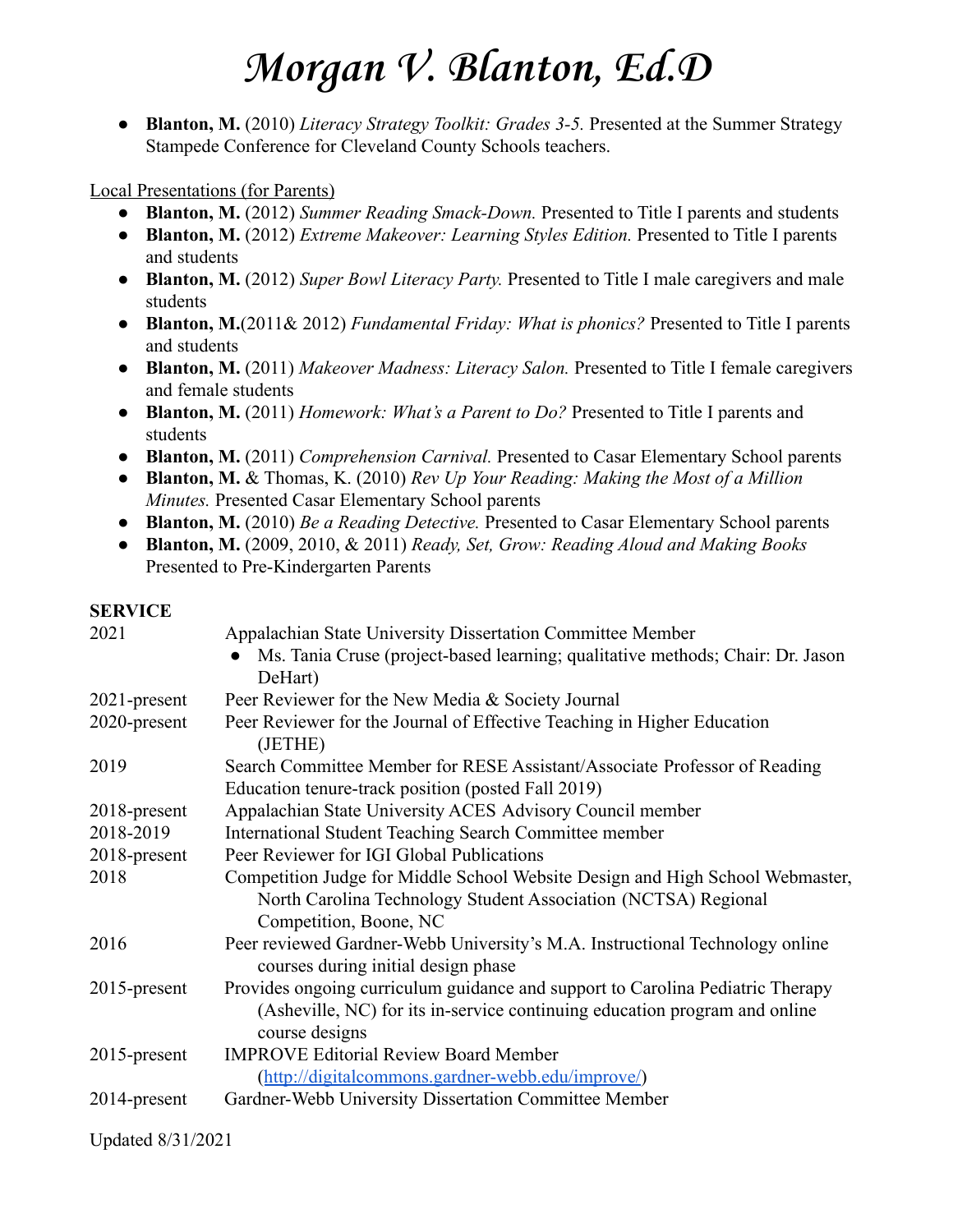- Ms. Trisha Furrie (collecting and analyzing data) "Betty Crocker Wants to Fix Cars: An examination into the disparity of females in male-dominated CTE classes"
- Dr. Rowena Dawkins (2020) "Relationships Between Teacher Perceptions of Skills in Professional Learning Teams and Student Achievement in Science"
- Dr. Charlease Roper (2020) "What they do: Dispositions of Title I Elementary School Principals"
- Dr. Teresa Andrew (2020) "Principal Perceptions of School Library Media Coordinator's Digital Literacy and Technology Leadership Roles"
- Dr. Lindsay Walker (2019) "Elementary Teacher Perceptions of Eureka Math"
- Dr. April DeBord (2018) "The Effectiveness of Total Physical Response Storytelling Outside of the World Language Classroom"
- Dr. Alison Whitaker (2018) "Generational Differences in Motivations of North Carolina Public Elementary School Teachers"
- Dr. Erin Keene (2018) "Co-teaching in Inclusion Classrooms: An Investigation of Secondary Inclusion Practices"
- Dr. Kim Coleman (2018) "Optimal Conditions to Support School Climate and Increase Teacher Retention in Middle School Classrooms"
- Dr. Cari Meneen (2016) "A Case Study of Arts Integration Practices in Developing the 21st Century Skills of Critical Thinking, Creativity, Communication, and Collaboration"
- Dr. April Guenzler (2015) "Teacher Leadership and Teacher Efficacy: A Correlational Study Comparing Teacher Perceptions of Leadership and Efficacy and Teacher Evaluation Scores from the North Carolina Educator Evaluation System"
- Dr. Kari Hobbs (2015) "Beginning Teachers' Experiences Working with a District-Employed Teaching and Learning Coaches in the Role of Mentor in a North Carolina School District"
- 2013-2015 Southwest Educational Alliance Professional Development Alliance, Chairperson
- 2013-2015 Summer Reading Committee, Crest High School
- 2008-2010 Casar Elementary School Improvement Team (SIT)
- 2006-2007 RtI Problem-Solving Team, Classroom Teacher Representative, Casar Elementary
- 2005-2006 Parent-Teacher Organization, Teacher Representative, Casar Elementary School

## **GRANTS, AWARDS, AND HONORS**

- 2021 Partnership Mini-Grant, Co-Applicant (with Jason DeHart and Shuai Zhang), "Investigating the Qualitative and Quantitative Factors of Text Complexity in Graphic Novels," \$976.80, funded
- 2018 Partnership Mini-Grant, Co-Investigator (with Aftynne Cheek and Elizabeth Bellows), "Just in Time! Bringing Immediate Feedback to Pre-Service Teachers through Real-Time *e*Coaching," \$504.98, funded
- 2016 North Carolina School Improvement Project (NCSIP) Best Practice Site Grant, Co-Coordinator (with Yonna Acuff), \$40,000 per year for five years (2016-2020),